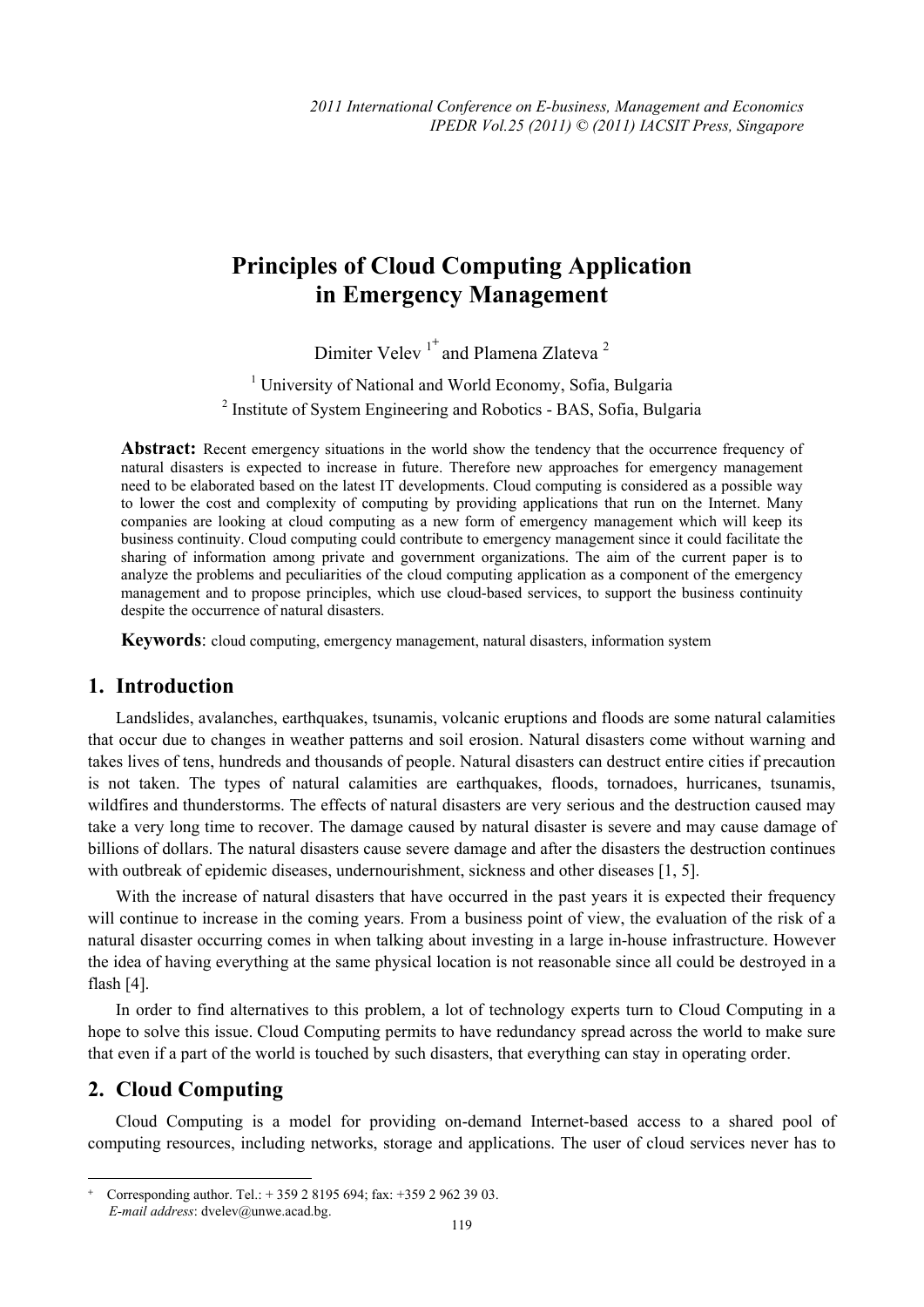buy or upgrade computing hardware, not to worry about disaster recovery and significantly simplifying business continuing planning.

The Cloud computing paradigm aims at supplying virtualized and dynamically scalable resources. It is a coresult of the convenience of Internet which lets people access even the distant computing sites. Web applications and tools which can be used easily from a Web browser is what it forms into. Internet is replaced by the metaphor "Cloud" relating it to the sketch which earlier used to depict the functioning of computer in a network.

Cloud computing turns the computer into a virtual software or application image, which resides on some physical server in the cloud hosting environment. The virtual software image can be diverted between hardware resources, breaking the hardware dependency associated with external hosting. With hardware dependency no longer an issue, a user system is insulated from hardware breakdowns. If a hosting system fails or overloads, the cloud provider would automatically move the user software image to another piece of hardware while it fixes the original hardware. If an application starts to demand more resources then what is assigned to it, more resources can easily be added to ensure the system does not suffer. Cloud connects the hosts with the users though the web. This allows the user to be able to access the resources as long as they have access to the internet [8].

The cloud computing environment usually consists of the following components [3]:

- Servers Hosting servers in the cloud using the corresponding services means operating those servers a safe distance from any disaster. Cloud hosting providers generally have more redundancy of network connections, mirrored sites and other precautions to ensure access under adverse conditions.
- Applications People that use cloud-based applications like Google Apps or Microsoft Office 365 can log in and be productive from virtually anywhere and any mobile device.
- Online data Users will tend to keep their data stored remotely in the cloud. It is available from everywhere, and like cloud applications and it can be accessed from any device capable of connecting to the web.
- Cloud backup Many companies fail to backup critical systems on a periodic basis at all, but it is even more severe when an organization has taken the time to create the backups, but the backups end up getting destroyed at the same time as the servers and data their backing up. Using a cloud-based backup solution provides for rebuilding the systems and resuming normal operations.

Under some circumstances, virtual appliances or virtual machine images of existing workloads can be created in the data center and stored in a cloud data center. In the event of a failure of the former, the virtual machines serve as recovery mechanisms that can be reactivated in the cloud.

Cloud computing handles resource management in a better way since the user no longer needs to be responsible for identifying resources for storage. If a user wants to store more data they request it from the cloud provider and once they are finished they can either release the storage by simply stopping the use of it, or move the data to a long-term lower-cost storage resource. This further allows the user to effectively use more dynamic resources because they no longer need to concern themselves with storage and cost that accompany new and old resources.

Cloud computing could contribute to emergency preparedness and relief efforts since it could facilitate the sharing of information among central and local governments and make the emergency notification system much more accessible to the public. Cloud computing would enable to build a sound and comprehensive system for disaster prevention and reduction, as well as relief and reconstruction [2].

#### **3. Cloud Computing in Emergency Management**

Emergency management is the generic name of an interdisciplinary field dealing with the strategic organizational management processes used to protect critical assets of an organization from hazard risks that can cause disasters or catastrophes, and to ensure the continuance of the organization within their planned lifetime [6].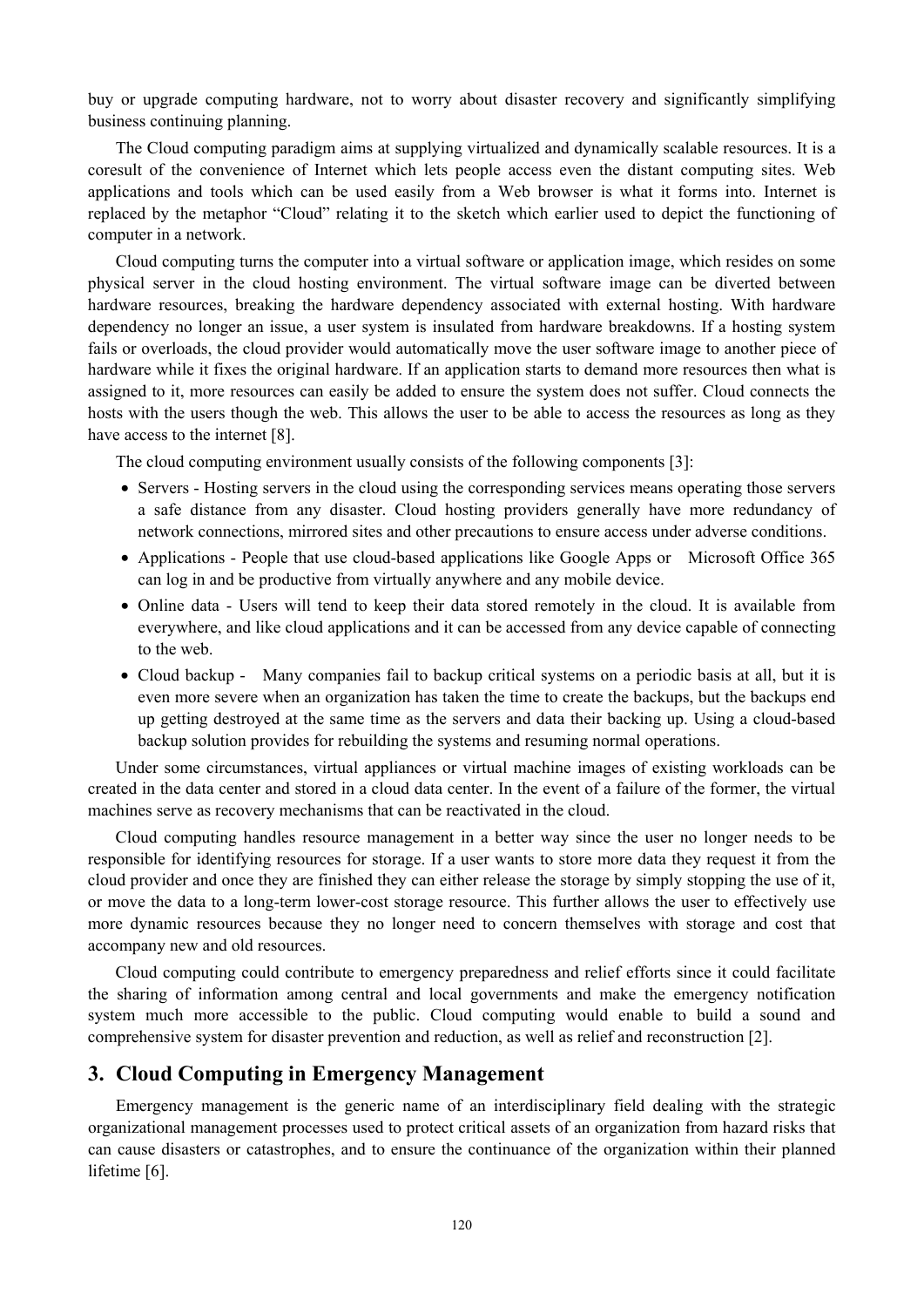Cloud computing offers capabilities to automate many services, to expedite the implementation of secure configurations to information devices, to reduce dependence on removable media due to broadband services, and to lower costs in disaster recovery and data storage.

Many companies and organizations typically store their business information in multiple data systems across many different servers located in different countries around the world. Trying to track down the information that is required and then accessing through some form of networked computer system can be difficult at the best of times. This is difficult if working remotely and there is a need to connect into a business system via a laptop computer. When losing the server architecture, the time needed to rebuild everything can cost a lot. If everything is in the cloud, the organizations can restart their operations as soon as they have access to the Internet.

In cloud operations, it is expected that multiple copies of a data set will be created and kept in sync.

The practice of a business offering a free service to another in an area hit by natural disaster could become a new form of international aid. Under some circumstances virtual machine images of existing workloads can be created in the enterprise data center and stored in a cloud data center. In the event of a failure of the former, the virtual machines serve as recovery mechanisms that can be reactivated in the cloud.

Natural disasters may severely damage Internet access and communications which makes it difficult to access cloud-based servers, applications and data storage. The interruption of network availability is usually temporary, while companies that relied purely on local infrastructure may find their servers completely destroyed and their backup totally lost [9].

When a disaster occurs, telephone lines in disaster areas are overloaded with calls. Using cloud computing for the emergency management could also improve the computer database by providing government agencies with detailed, real-time disaster information. Recovering data after as disaster costs typically twice as much as replacing compromised hardware and software. In the case of cloud computing, recovery costs are considerably lower since only local computers used to access the Internet are at risk and user data and cloud servers are protected far from the disaster site.

In the case of a disaster striking a cloud computing data center, user data will not be lost since suppliers of cloud infrastructure replicate user data and cloud servers across multiple data centers. If a city that uses cloud computing to manage its community development department had the misfortune to lose all its IT equipment in a hurricane or tornado, it could start the task of rebuilding the next day from any location using laptops and an Internet connection [3].

A common concern about using a cloud computing application is that data will be less secure. In practice, however, entrusting information assets to a recognized cloud computing provider generally increases the safety of those assets since on premise IT security practices are often sub-standard. Given that smaller IT departments struggle to design, fund and maintain secure systems while cloud computing providers deliver IT infrastructure as their primary business and competence, moving to cloud computing and SaaS will almost certainly increase security for the majority of IT users [3].

One of the benefits of cloud computing is that information and operations are hosted in well protected data centers. Top cloud providers keep information on thousands of systems and in numerous locations. Redundancy, availability and reliability are hallmarks of cloud computing, so that users can access your information quickly, no matter where they are located. For example, Amazon and Microsoft have data centers all over the world, with tens of thousands of processing units and storage. They have miles of cables, generators and batteries to run these systems for days or even weeks in the event of power disruptions. Many are located in places less susceptible to harm from natural disasters. Some service providers build data centers underground inside massive concrete buildings. All these precautions ensure that you have access to services and data 24 x 7.

The location of a data center can have a significant impact on the performance of applications running in a cloud computing environment. If a cloud computing provider's primary data center is in country that is to far away from the current location of the natural disaster, the performance of that application will be adversely affected by the prorogated time needed for the messages to travel between the data center and the users in disaster condition.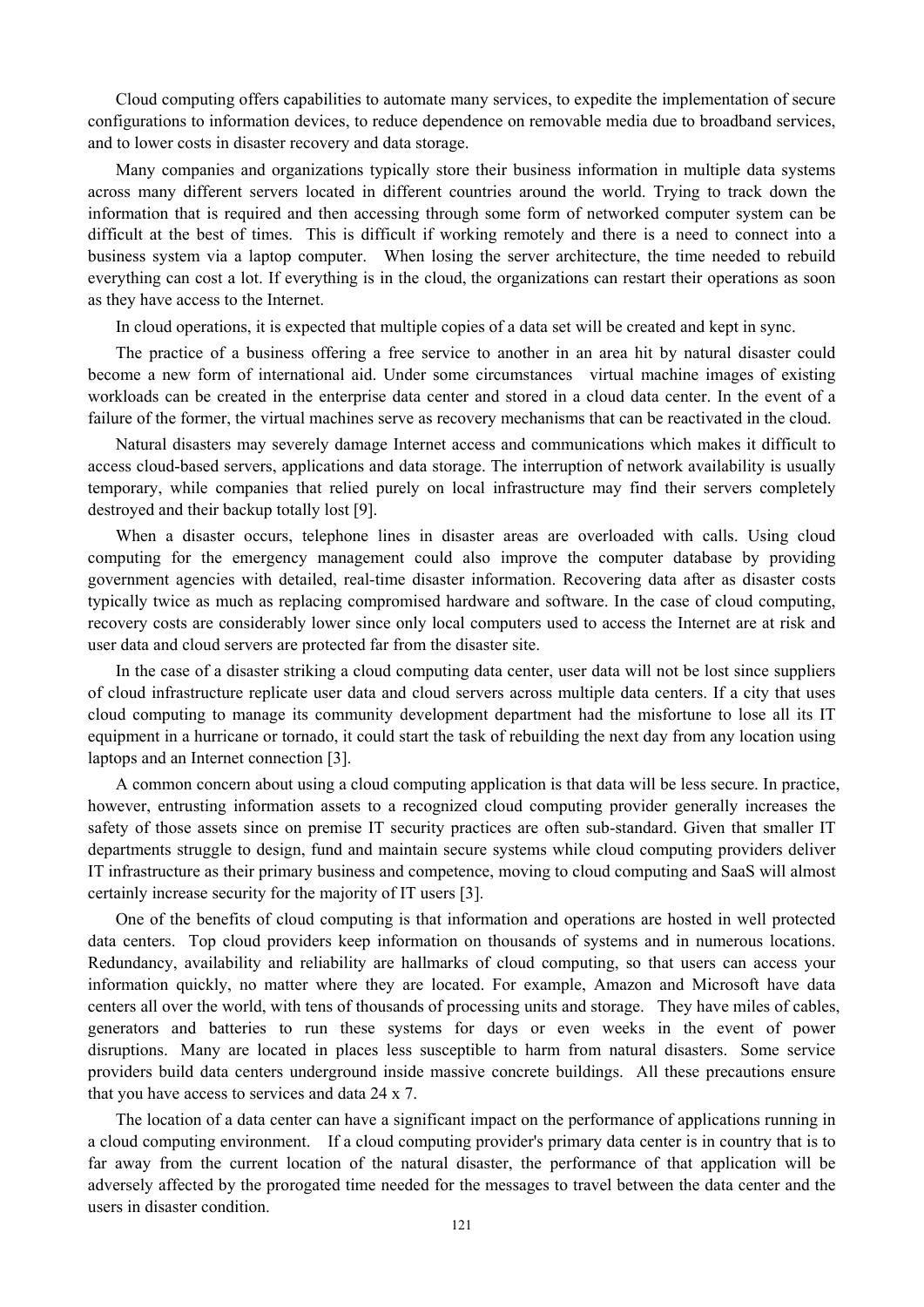However, there are certain requirements that must be imposed on the utilization of cloud computing in emergency management [7]:

- The cloud provider must be responsible for data confidentiality, integrity and availability. This accounting should not be a cursory exercise, but one that demonstrates complete detailed controllership and accountability at each point (and each vendor they use) within the cloud. Yes, this means during access, authentication, transmission, processing, storage, recovery and destruction.
- Specifications must be prepared regarding ways how the cloud provider will preserve and produce data from requests. Depending on the compliance and legal objectives, this can extend to a few more providers within the cloud and can impact systems that are shared with other cloud clients.
- Data encryption must be considered. The geographical and logical location of its use must be taken into account, the minimum and maximum levels required, laws that may impact use, and if encryption will block the ability to monitor and track the data and threats.
- The cloud provider must possess a crisis management process that will have the appropriate technical, organizational and procedural measures. This can include financial crisis such as vendor bankruptcies, mergers, acquisitions along with traditional areas like weather, geological disruptions, epidemics, etc.

Several additional objectives can be defined regarding cloud computing application in emergency management [10]:

- Using the computing cloud to rapidly converge geographically dispersed global experts at the start of an international incident, deploy a foundation of guidance in accordance with community leaders in a manner that empowers community members through education and smart technologies to support mitigation, response, recovery, and a resumption of societal normalcy at a level of functioning an order of magnitude higher than existed before.
- Using mobile communication devices for rapid threat/damage assessment of occurring events, as well as damage to critical infrastructure inland that necessitates mass sheltering of displaced community members.
- Using the power of non-governmental organizations, rapidly responding government and corporate groups, international groups, social networking communities and other resilient networks to locate and gather information, as well as to send help.

Clouds are secure and though adaptation of authenticity, encryption, and meeting security software regulation large concern about secure can be put aside. Furthermore, the cloud is not in one place, meaning the risk of systems failures substantially decreases. In the case of cloud computing, recovery costs are considerably lower since only local computers used to access the Internet are at risk and user data and cloud servers are protected far from the disaster site. In the case of a disaster striking a cloud computing data center, user data will not be lost since suppliers of cloud infrastructure replicate user data and cloud servers across multiple data centers.

## **4. Conclusion**

Cloud computing is the best solution to the needs and requirements of the government, organizations and individuals responding to catastrophic disasters. The availability, scalability, cost, speed of communication and potential security offer solutions to current dilemmas within the emergency response and relief work community are considered. Cloud computing services are more readily available for a response to a catastrophic event. Since the cloud applications are hosted at geographically dispersed locations, they are not at risk of going down if one of the facilities fails. Cloud computing is effective because they can scale when user load dramatically increases. The Clouds allow for flexibility since they can expand quickly as the application demands increase. Cloud computing provides the ability for users to communicate between those in the field with those coordinating efforts outside the field. With cloud computing if one has access to the Internet, whether though cell phone or a computer they can connect with the cloud.